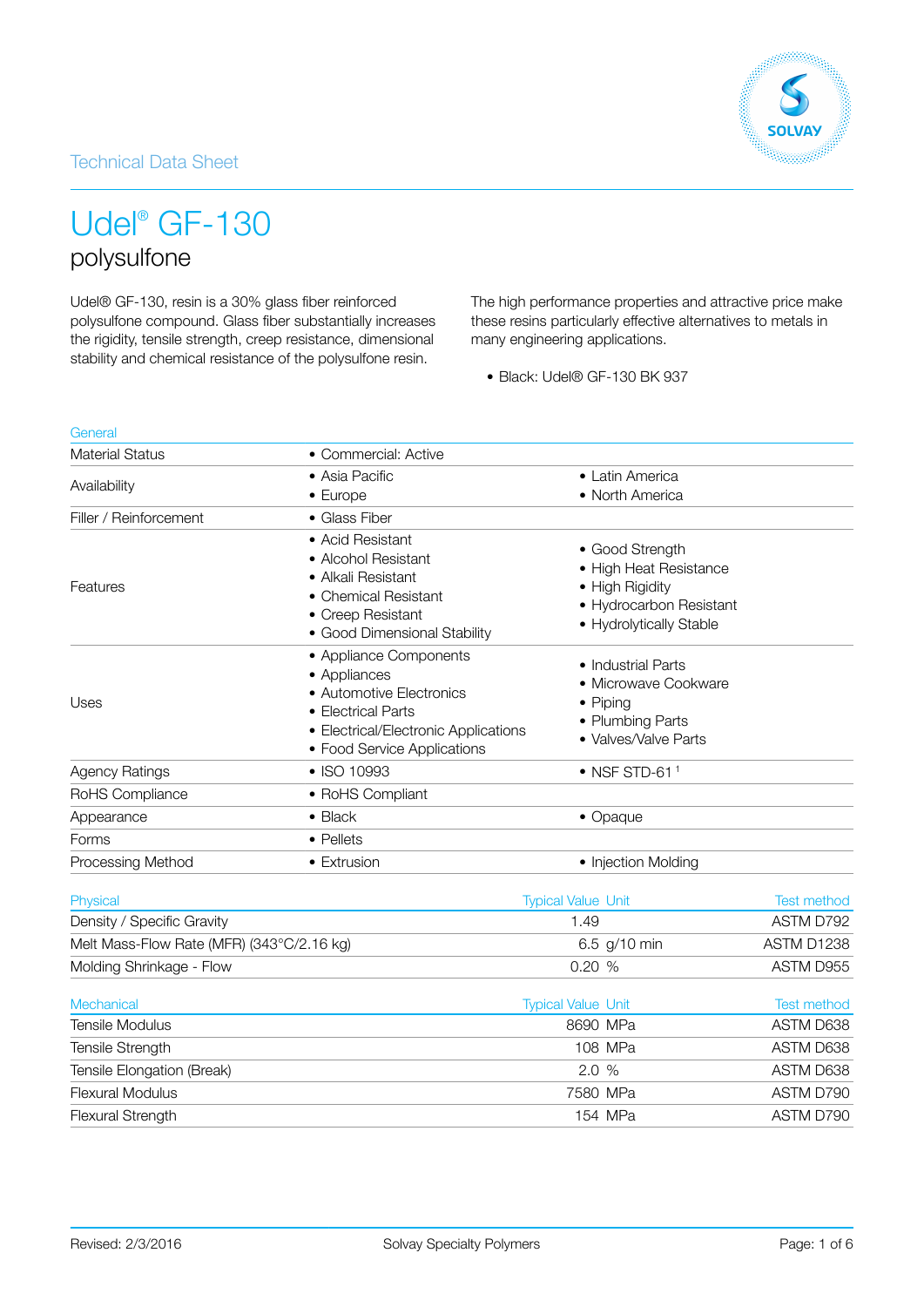| Impact                            | <b>Typical Value Unit</b> | <b>Test method</b>    |
|-----------------------------------|---------------------------|-----------------------|
| Notched Izod Impact               | 69 J/m                    | ASTM D256             |
| Tensile Impact Strength           | 113 $kJ/m2$               | ASTM D1822            |
| <b>Thermal</b>                    | <b>Typical Value Unit</b> | <b>Test method</b>    |
| Deflection Temperature Under Load |                           | ASTM D648             |
| 1.8 MPa, Unannealed               | 181 °C                    |                       |
| Electrical                        | <b>Typical Value Unit</b> | <b>Test method</b>    |
| <b>Volume Resistivity</b>         | $2.0E+16$ ohms $cm$       | ASTM D257             |
| Dielectric Strength               | 19 kV/mm                  | ASTM D149             |
| Dielectric Constant               |                           | ASTM D <sub>150</sub> |
| 60 Hz                             | 3.48                      |                       |
| 1 MHz                             | 3.47                      |                       |
| <b>Dissipation Factor</b>         |                           | ASTM D150             |
| 60 Hz                             | $7.0E-4$                  |                       |
| 1 MHz                             | $5.0E - 3$                |                       |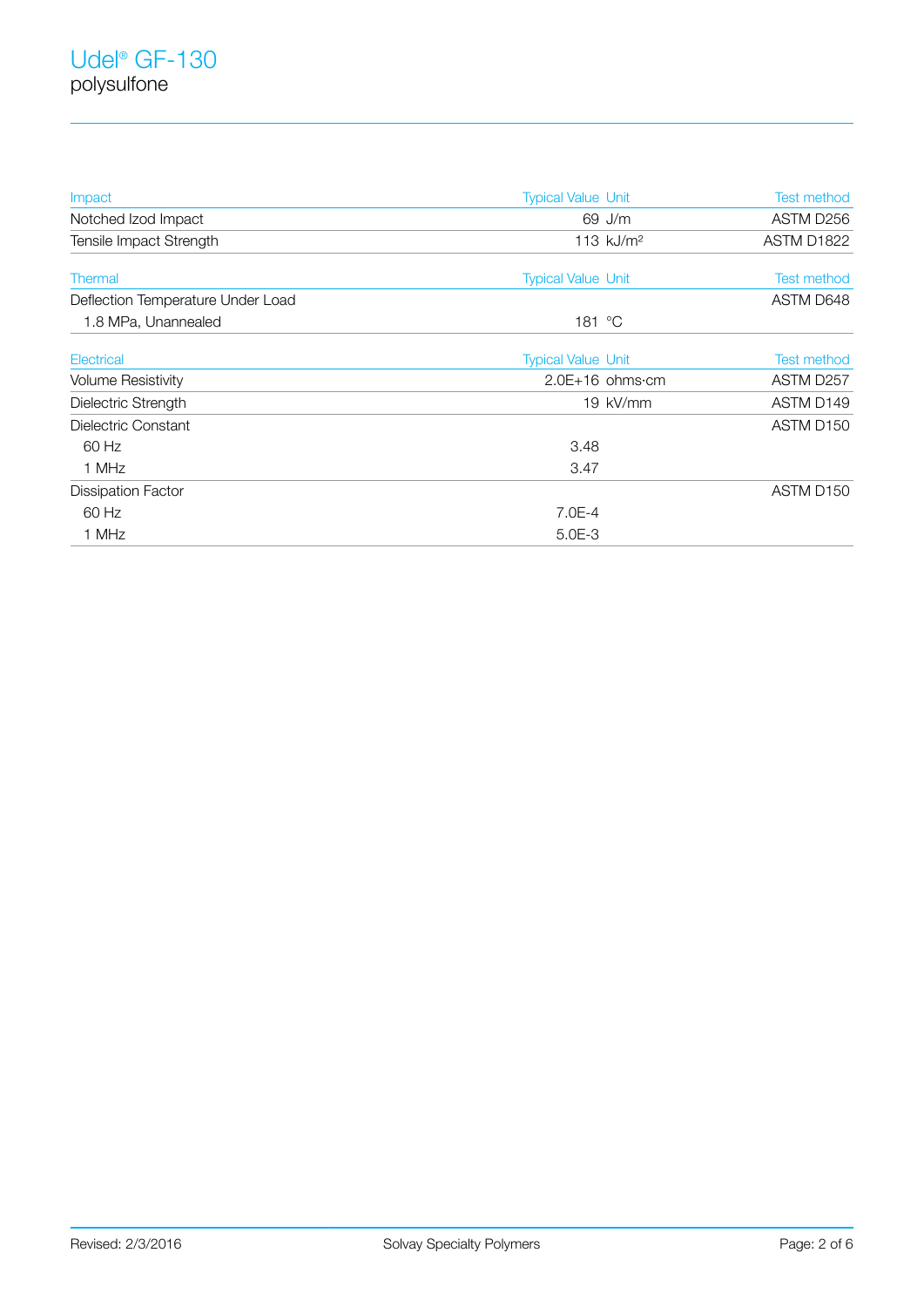| Flammability                       | <b>Typical Value Unit</b>        | <b>Test method</b> |
|------------------------------------|----------------------------------|--------------------|
| Flame Rating <sup>2</sup> (3.2 mm) | $V-0$                            | <b>UL 94</b>       |
| <b>Injection</b>                   | <b>Typical Value Unit</b>        |                    |
| Drying Temperature                 | 163 to 191 °C                    |                    |
| Drying Time                        | $3.0 \text{ to } 4.0 \text{ hr}$ |                    |
| Processing (Melt) Temp             | 343 to 399 °C                    |                    |
| Mold Temperature                   | 121 to 163 °C                    |                    |
| <b>Injection Rate</b>              | Fast                             |                    |
| <b>Back Pressure</b>               | 0.345 to 0.689 MPa               |                    |
| <b>Screw Compression Ratio</b>     | 2.0:1.0                          |                    |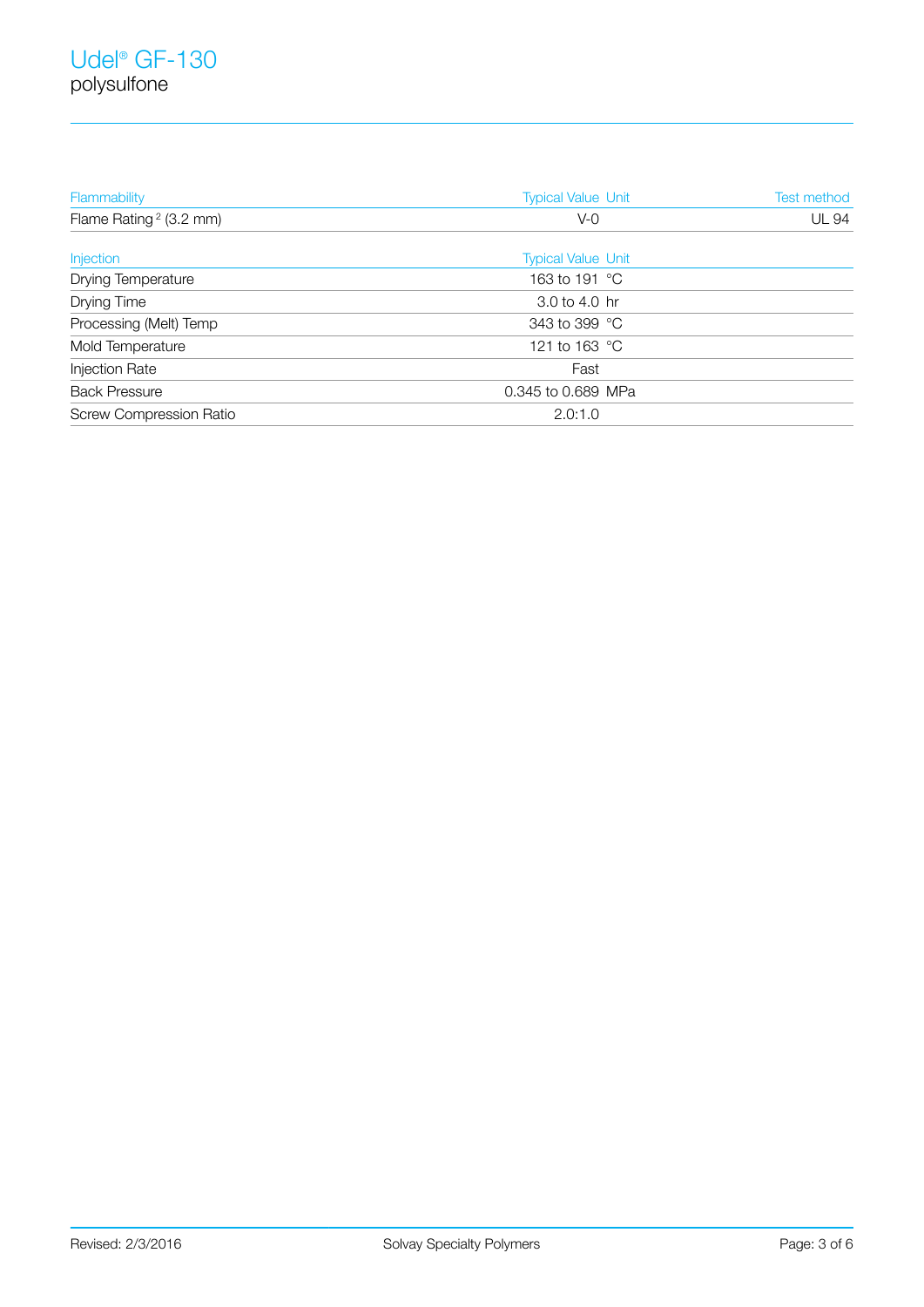Isothermal Stress vs. Strain (ISO 11403-1)

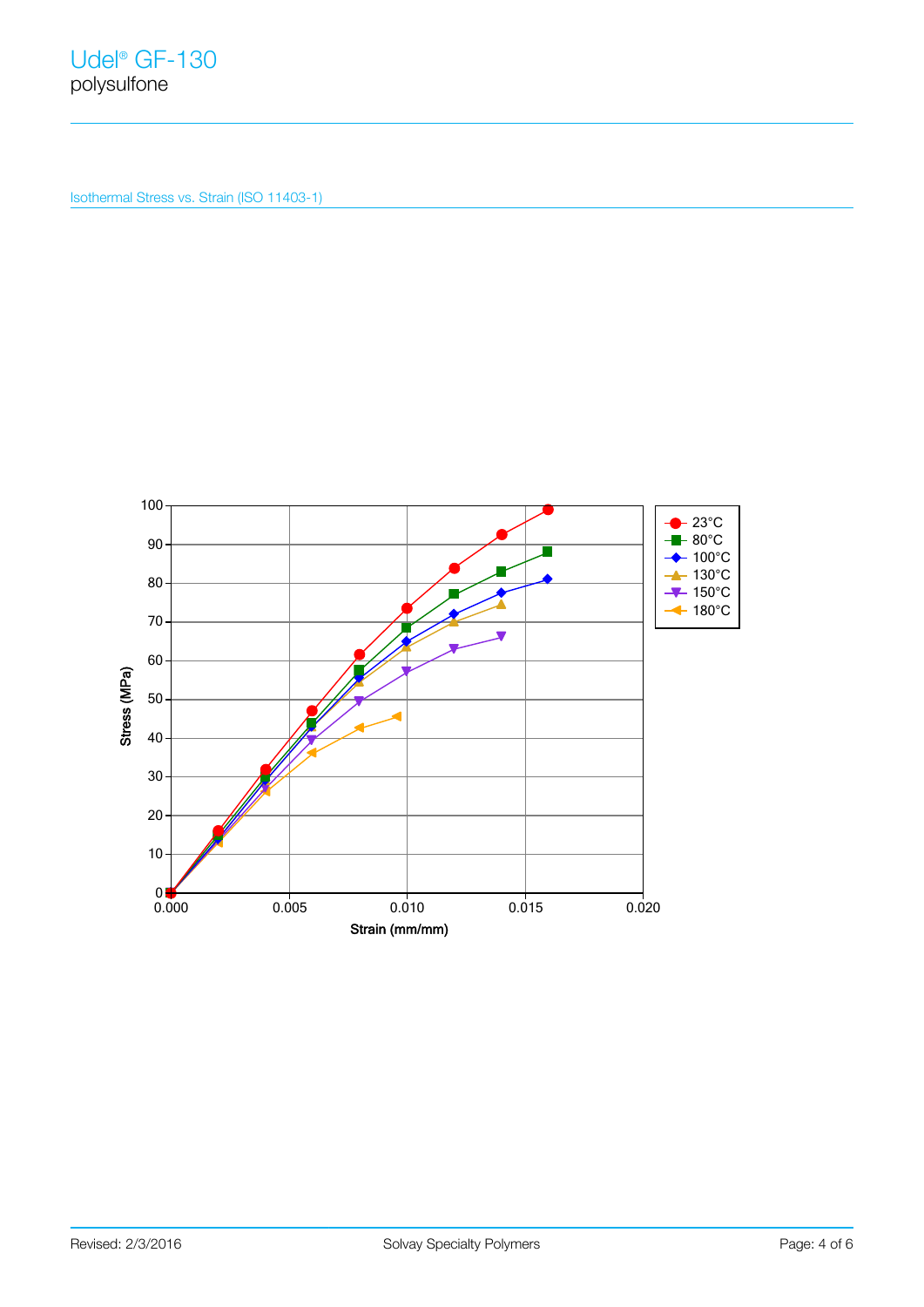Secant Modulus vs. Strain (ISO 11403-1)